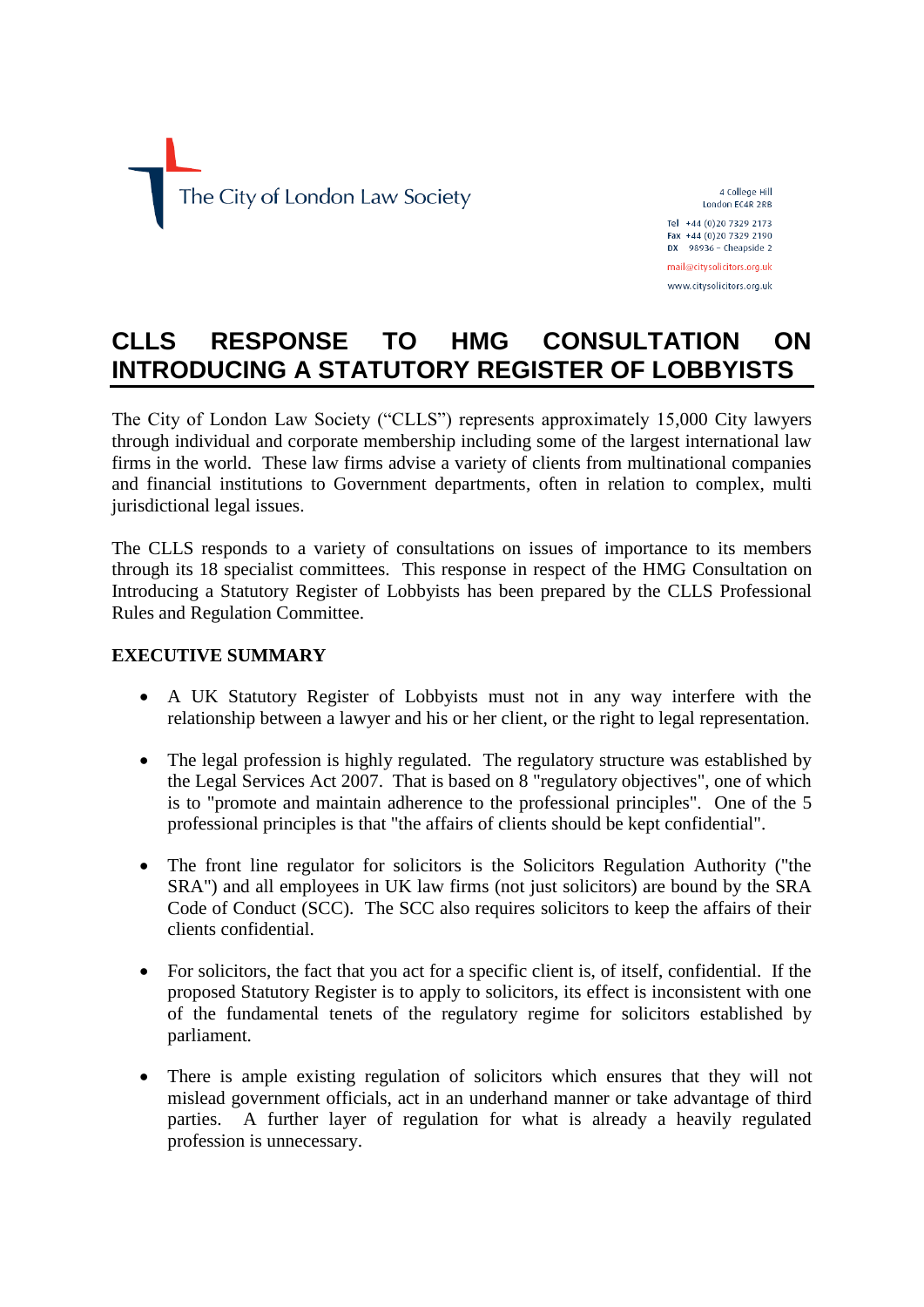- We caution against adopting a definition of categories of lobbyists similar to the EU Transparency Register. Only one or two City law firms in London have registered with the EU system because of the difficulty of complying.
- The business of law firms is providing clients with legal advice. Occasional policy work and lobbying are incidental to the other professional services of lawyers. A UK Statutory Register of Lobbyists should therefore exempt firms regulated by the SRA. This is currently the case in the Australian system.
- If a UK Statutory Register of Lobbyists does apply to the legal profession, there should be a *de minimis* rule, i.e. only those lawyers who devote more than, say 20%, of their time lobbying should be required to register. This is currently how the system operates in the United States. Similarly, Canada refers to 'a significant part' of a person's duties as a means of identifying who should be captured by the register.
- In any event, lobbying activities carried out by law firms as employers and businesses in their own right (in-house lobbying) should not be captured. Similarly, responding to HMG / public consultation papers or to HMG etc requests for information (or helping clients to do so) should not be caught by the definition of lobbying.
- If SRA regulated lawyers are included in the register, it should be the SRA that is responsible for setting up and managing the register as it applies to lawyers. It would not be appropriate for another organisation specific to the new register to become involved in the regulation of the legal profession.
- There should be no financial disclosure about confidential commercial information such as fees.
- There should be no criminal sanctions for failure to register.
- Any UK Statutory Register of Lobbyists must comply with the relevant provisions of the EU Services Directive.

#### **\*\*\*\*\*\*\*\*\*\*\*\*\*\*\*\*\*\*\*\*\*\*\*\*\*\*\*\*\*\*\*\***

### 1. **SPECIFICITY OF THE LEGAL PROFESSION**

- 1.1 The City of London Law Society welcomes the opportunity to comment on the Government's proposals for a register of lobbyists.
- 1.2 We welcome the statement that the register is not intended to capture or deter a range of activity that is essential to a vibrant democracy. In addition, the register must not in any way interfere with the relationship between a lawyer and his or her client, or the right to legal representation.
- 1.3 Solicitors are fiduciaries, as a result of which they have legal duties, one of which is the duty of confidentiality. In contrast, others involved in lobbying are unlikely to be fiduciaries. The importance of confidentiality is reflected in the exhaustive regulatory structure which governs the conduct of solicitors. Client confidentiality is one of the five fundamental "professional principles" which the Legal Services Act 2007 set as a "regulatory objective". (See clause 1 of Part 1 of the Act).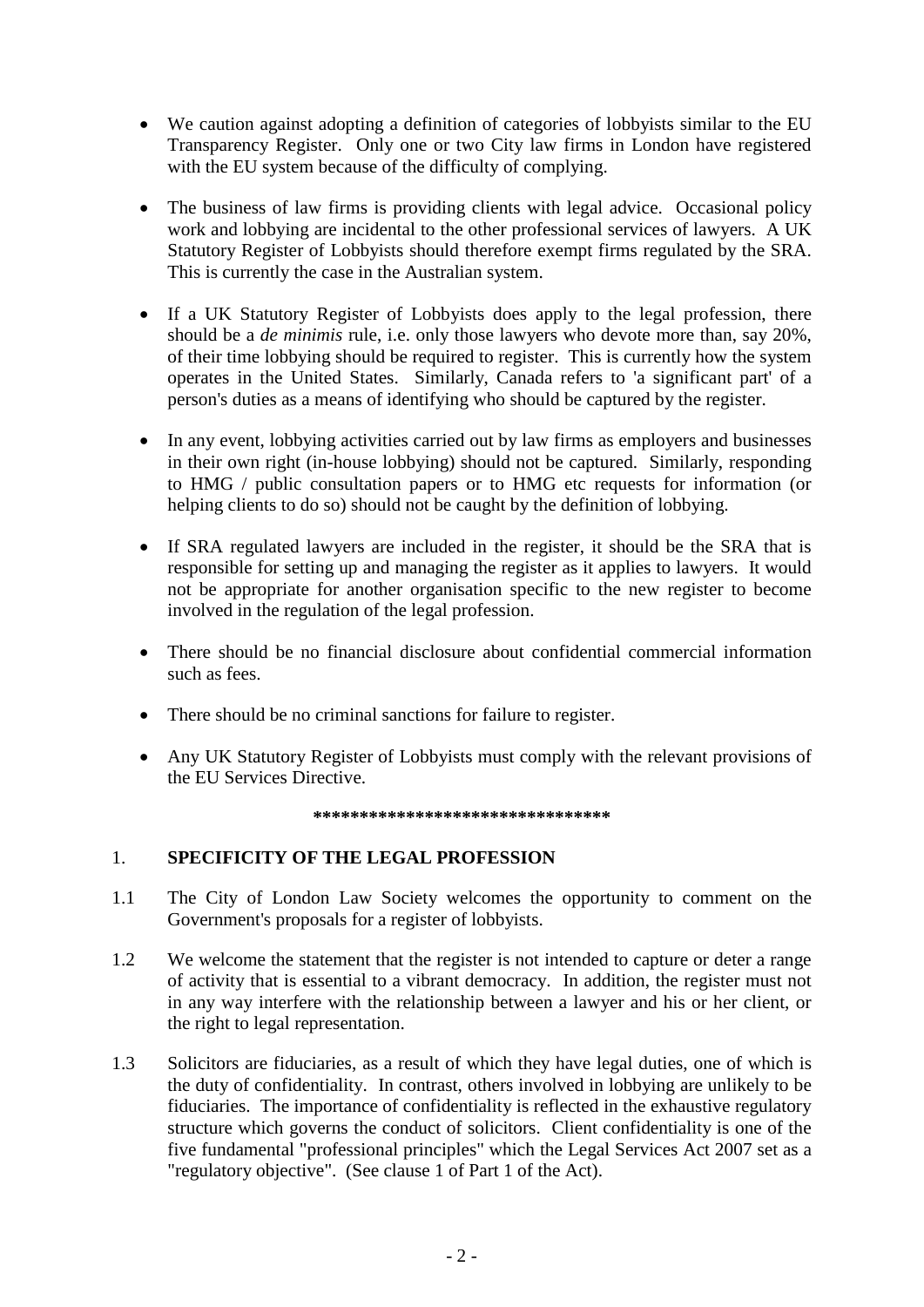- 1.4 In addition, all solicitors are regulated by the SRA and bound by the SRA Code of Conduct (SCC). The primary duty of solicitors and law firms is to comply with the professional and ethical rules and obligations that govern their activities. The SCC includes, among other things, mandatory principles on upholding the rule of law and proper administration of justice; acting with integrity and independence; and not behaving in a way that is likely to diminish the trust the public places in him / her and the provision of legal services. These rules are enforced through disciplinary measures and sanctions, such as withdrawing a solicitor's right to practise or imposing fines.
- 1.5 The proposals on public disclosure present specific difficulties for law firms. Clients who are represented by a solicitor have a right to confidentiality. Solicitors and law firms are bound not only by fiduciary duties at common law but also by Chapter 4 of SCC to protect the confidentiality of the affairs of clients: 'you must... keep the affairs of clients confidential'. This rule of confidentiality is fundamental to the rights of clients and the duties of lawyers in a democratic society. It is underpinned by the Legal Services Act and the regulatory regime which parliament has superimposed on solicitors. Obligations under the SCC extend to the law firm as a whole and all its employees (in the UK), which will include non-lawyers.
- 1.6 We question the appropriateness of a system that would in effect either oblige lawyers' clients to accept disclosure or oblige lawyers to refuse to represent clients who did not.
- 1.7 Public disclosure, as opposed to direct disclosure to an interlocutor, presents specific issues. In practice, whether in the context of interest representation or other client work, when a lawyer contacts a Government representative or elected official on a matter that involves more than simply receiving general information, the client's identity may well be given. When such contacts are made in relation to sensitive matters, the relevant degree of disclosure can be made on the understanding of confidentiality. Clients will almost always consent to such disclosure, and when they do not, lawyers should be able to explain to their interlocutor why not. Lawyers should also advise their clients on the necessity or appropriateness of such disclosure.
- 1.8 There is ample regulation which applies to solicitors and which ensures they would not mislead any governmental official. For example, two of the fundamental principles in the SCC are that each solicitor must:
	- act with integrity, and
	- behave in a way that maintains the trust the public places in [the solicitor] and the provision of legal services.

In addition, Outcome 11.1 provides that a solicitor must "not take unfair advantage of third parties in either [his/her] professional or personal capacity".

## 2. **DEFINITIONS**

2.1 The Consultation Paper does not put forward a specific definition of lobbying. However, unless such a definition is very tightly worded, it will inevitably include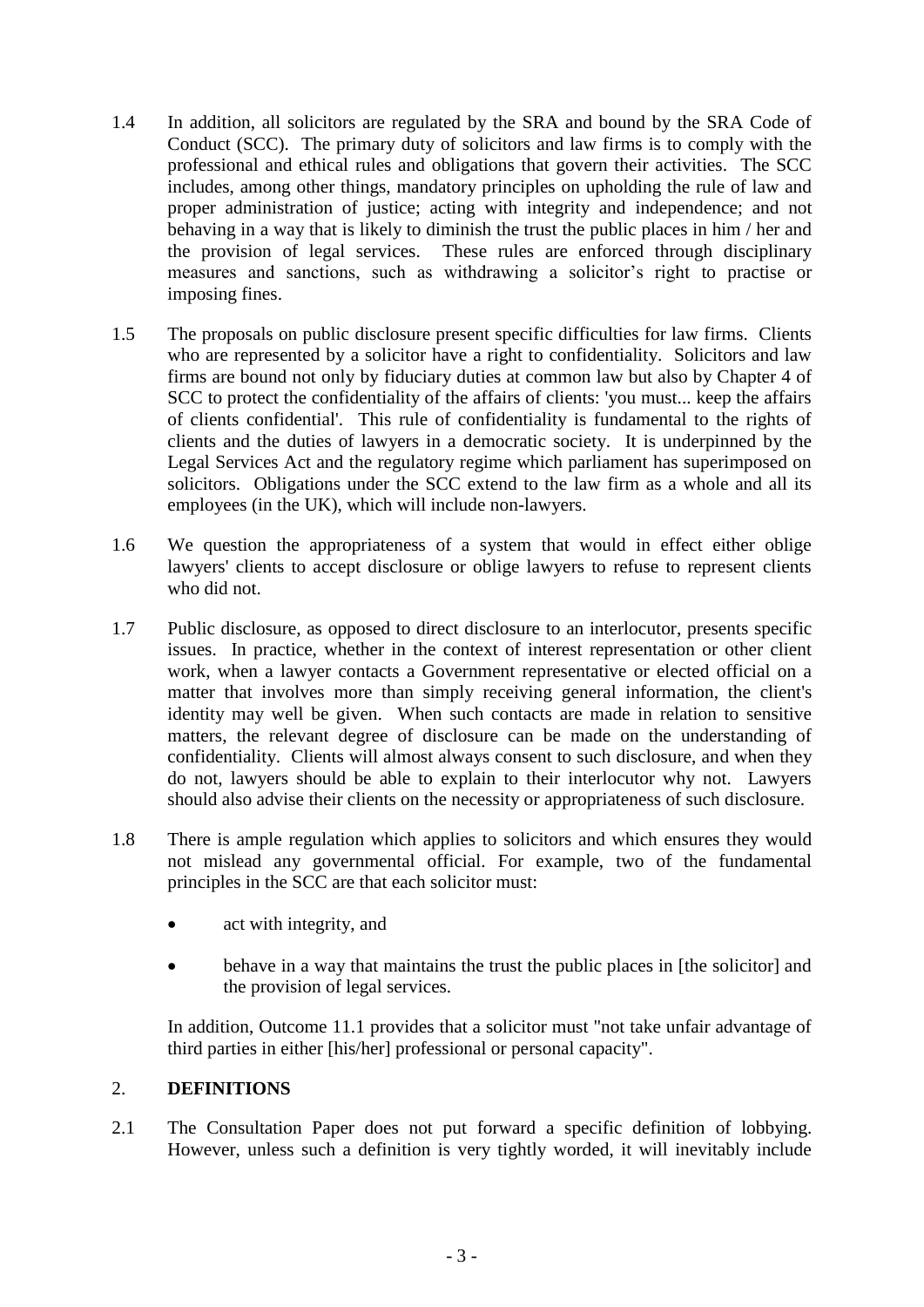some activities which may be conducted by a solicitor, even though the primary business of law firms is providing clients with legal advice.

- 2.2 Occasional policy work and lobbying are incidental to the other professional services of lawyers. There is already an extensive statutory regulatory regime for legal practitioners (and non-qualified staff working with them) engaging in legal practice in the United Kingdom and little purpose would be served in providing further overlapping regulatory regimes.
- 2.3 There should therefore be an exemption from the register for the legal profession. This is currently the case under the system in place in Australia.
- 2.4 If the Government decides that a UK Statutory Register of Lobbyists *should* include the legal profession, applying a *de minimis* rule might offer a pragmatic way forward. According to a *de minimis* rule, only those lawyers who devote more than, say, 20% of their time would be required to register. This is currently how the system operates in the United States. Similarly, Canada refers to 'a significant part' of a person's duties as a means of identifying who should be captured by the register.
- 2.5 Such a solution would help to ensure that those law firms whose lobbying activities are of a relatively insignificant nature, would not be covered. We believe this will assist in meeting requirements of proportionality and remove an unnecessary administrative and regulatory burden that would otherwise be imposed on businesses whose activities are not primarily targeted by the Government's proposals.

### **Activities to exempt**

- 2.6 Regardless of whether a *de minimis* rule is applied, certain preparatory activities must still be exempt from the register if there is a reasonable prospect that such activity may lead to proceedings before any of the following:
	- 2.6.1 a court;
	- 2.6.2 another judicial or quasi-judicial forum; or
	- 2.6.3 alternative dispute resolution.
- 2.7 The representation of a client in the context of, for instance, a planning committee or inquiry should *not* be captured by the proposal.
- 2.8 Activities carried out by a law firm to clarify the meaning of the law or of proposed legislation (or policy) should *not* be captured. This will usually be carried out with a view to advising a client on his or her legal position and would not normally involve an attempt to influence the policy objectives of decision-makers. There is added value to law firms engaging with the Government on technical legal matters. This is best explained by reference to examples in the area of tax law. It is a stated aim of HMRC to encourage dialogue with taxpayers, especially the large corporates whom CLLS member firms act for, to ensure that tax law is fit for purpose. HMRC understand that there are circumstances where taxpayers do not wish to be identified individually but legitimately wish to explore the meaning and intent of the existing or draft legislation and the interpretation that HMRC put on it. As a result of approaches HMRC may well want to alter legislation or draft legislation or produce guidance to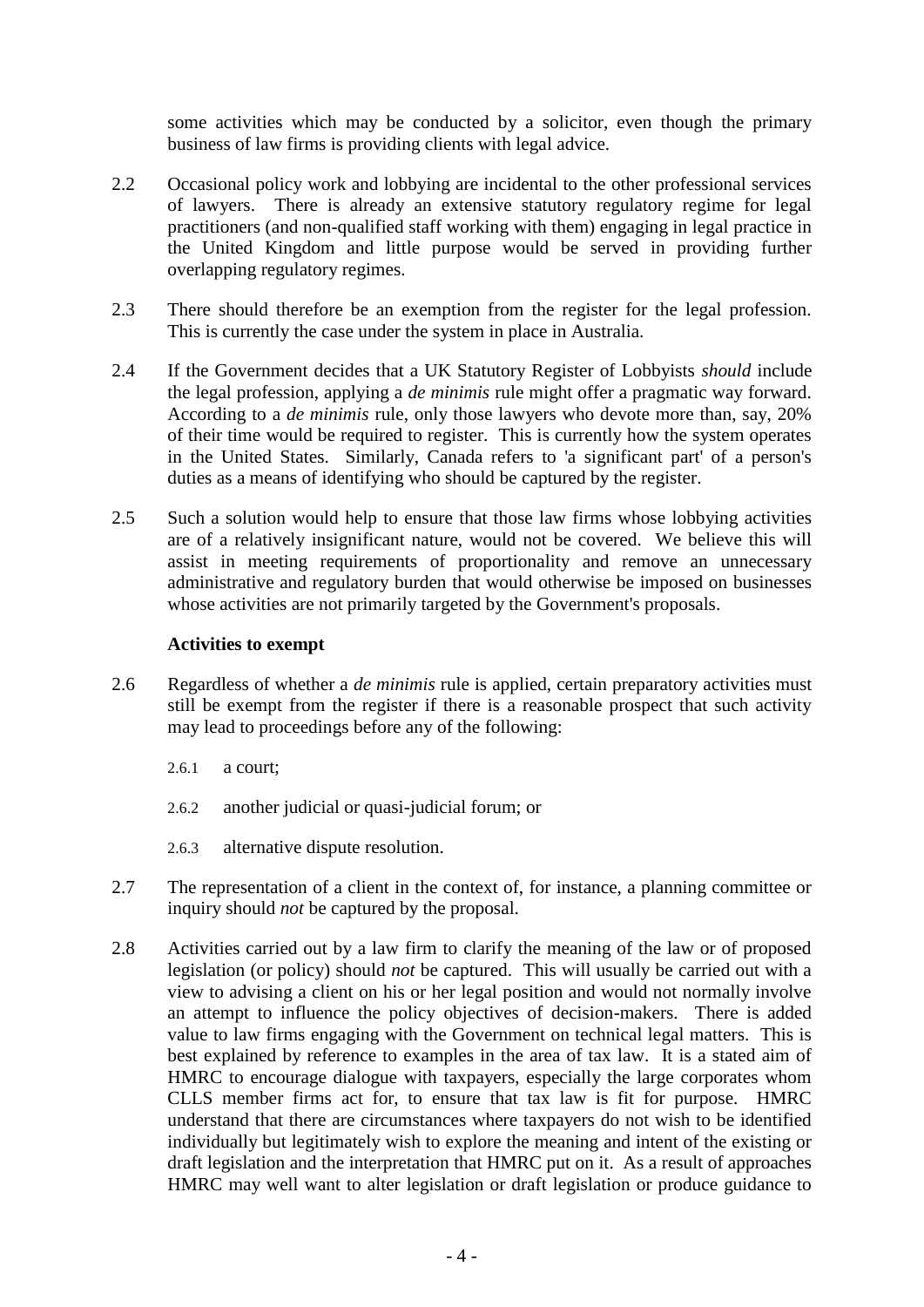remove anomalies and uncertainties and ensure legislation is fit for purpose. Forcing taxpayers to disclose their identity in such approaches would inhibit this dialogue.

**Example 1**: A client asks for legal advice on their potential UK tax liability under legislation that has been published in draft but not enacted. The law firm speaks to HM Revenue & Customs to understand the meaning and intent of the draft legislation and the interpretation that HMRC put on it. As a result of the approach, HMRC alter the draft legislation or produce guidance to remove anomalies and uncertainties. The client does not wish to be named in the approach to HMRC because that might prejudice their ability to take positions in relation to the legislation if enacted and fundamentally infringes their ability to receive privileged and confidential advice on their legal rights and obligations.

**Example 2**: As example 1 but the legislation is already in force and the client is concerned about its application to their affairs. The client asks for legal advice on their potential UK tax liability under existing tax law. The law firm speaks to HM Revenue & Customs to understand the meaning and intent of the legislation and the interpretation that HMRC put on it. As a result of the approach, HMRC alter the legislation or produce guidance to remove anomalies and uncertainties. The client does not wish to be named in the approach to HMRC because that might prejudice their ability to take positions in relation to the legislation and fundamentally infringes their ability to receive privileged and confidential advice on their legal rights and obligations.

2.9 Contacts with members of the civil service or other persons in governmental departments who are not in the top policy-making echelons of government should *not* be included in the definition of lobbying. For example, a meeting with persons at BIS on what ought to be included in a decommissioning plan required by a petroleum licence in the North Sea or with planning or environmental personal on any consents application should not be considered as lobbying, although those contacts could relate to matters of policy and to governmental decisions. These are just examples of the myriad of contacts that solicitors may have with governmental officials on a day-today basis in connection with transactions, financings, real property and other matters.

### **Law firms (and others) acting on their own behalf**

- 2.10 Member firms of CLLS regularly participate in business and advisory groups at the request of the Government and as part of the Government's Growth Agenda, for example the Professional and Business Services Group (PBSG) run by the Department for Business, Innovation and Skills (BIS). When a law firm is engaged in these types of discussions as a business and employer in its own right it should be exempt in the same way that individuals engaged on their own behalf rather than for a client are exempt.
- 2.11 In addition to the points made above, we think the definition of lobbying would need to make it clear that it did not catch any of the following activities (regardless of whether these activities are carried out by lawyers or others):
	- 2.11.1 responding to, or helping another person to respond to, any HMG consultation;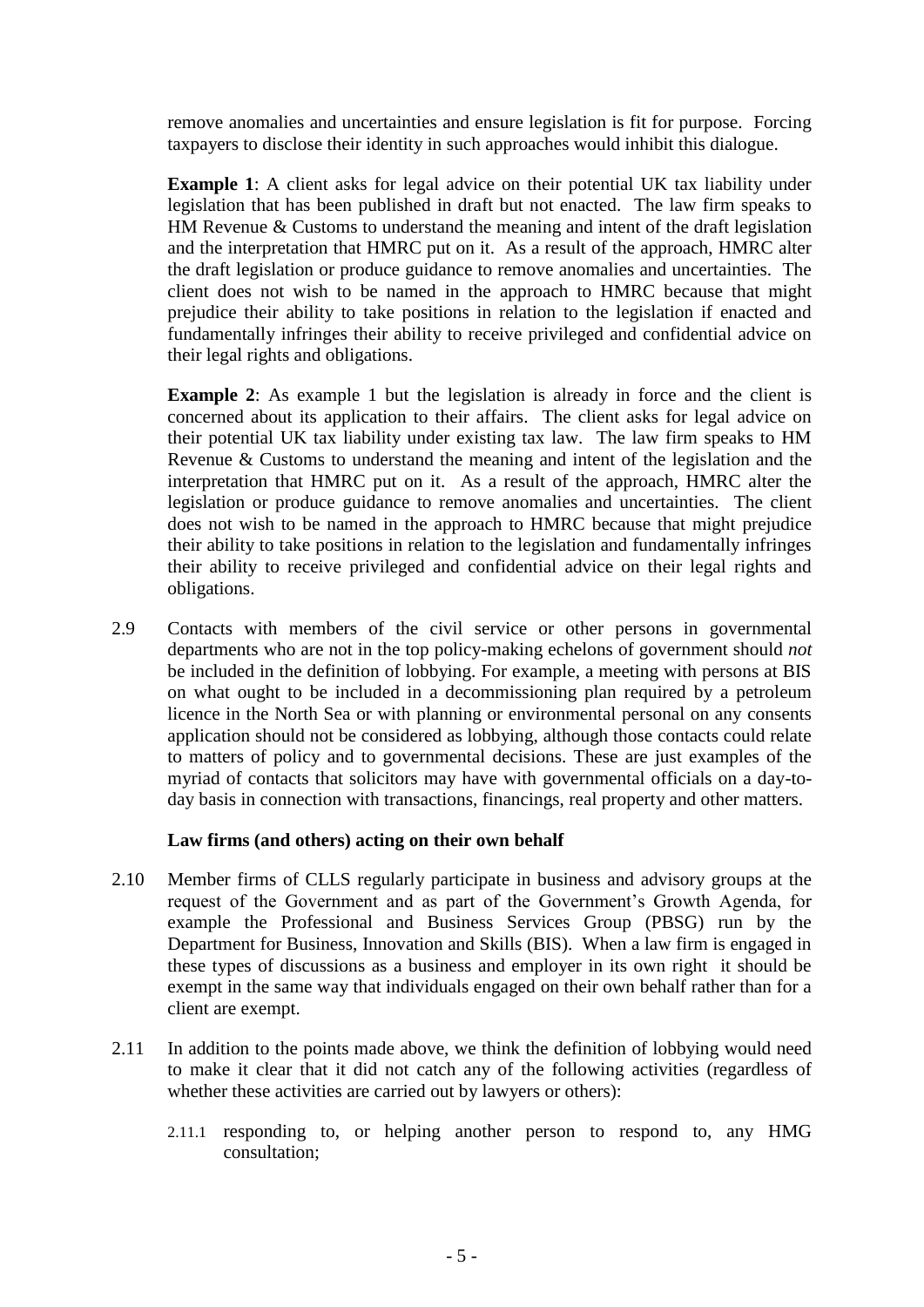- 2.11.2 responding to, or helping another person to respond to, any HMG request for information; and
- 2.11.3 lobbying on behalf of another associated company, partnership or other entity (effectively, this should be deemed to be lobbying on your own behalf).

Given that this consultation paper is fairly high level, we think it should be followed by a second consultation paper setting out the detail (and wording) of HMG's proposals.

## 3. **SCOPE**

- 3.1 There should be no distinction between commercial and *pro bono* work in relation to the register. Solicitors are subject to fiduciary duties and to SRA regulation irrespective of the type of client they are working for. A system that exempted *pro bono* activities would provide an unhelpful loophole. It would create an incentive to circumvent the register by claiming that advice is being offered *pro bono* when in fact it is simply being charged back to the client in some other way.
- 3.2 The international ambit of the proposed register is unclear. Is it envisaged that it will only be necessary to register if an organisation has a place of business in UK? If that was the case, US or continental European law firms that represent clients doing business in the UK could for example lobby on behalf of those clients without necessarily having any UK footprint. If they were not required to register it would put firms that have operations in the UK at a disadvantage in relation to any matter where client confidentiality could be a particular sensitivity. If organisations with no UK presence are caught by the proposals, how will the sanctions be applied outside the UK?

## 4. **INFORMATION TO BE INCLUDED IN THE REGISTER**

- 4.1 Financial information should not be included in the register. We agree that it is more important to know who is lobbying than to know the cost.
- 4.2 For law firms, the duties of confidentiality are a professional obligation, enshrined not only in the common law but also in the SCC. Overriding these rules would be a major shift for clients and for society as a whole. If, in addition, the fees being charged to clients had to be disclosed, that would risk undermining the fundamental tenet of confidentiality.
- 4.3 In relation to the fees issue, there is also a practicality issue. Suppose that a law firm is acting for a client on a complicated transaction, as a result of which it is necessary to liaise on and off with a government department. It is impractical to expect the firm be able to account for the fees that were earned through 'lobbying' as compared to the transaction as a whole. Being accurate would require the firm to go down to the level of detailed time recording records and that is clearly disproportionate. Disclosing financial information presupposes that lobbying is a stand alone, delineated, activity which is inapplicable for law firms.

## 5. **FREQUENCY OF RETURNS**

5.1 In view of our response above, we have no comments.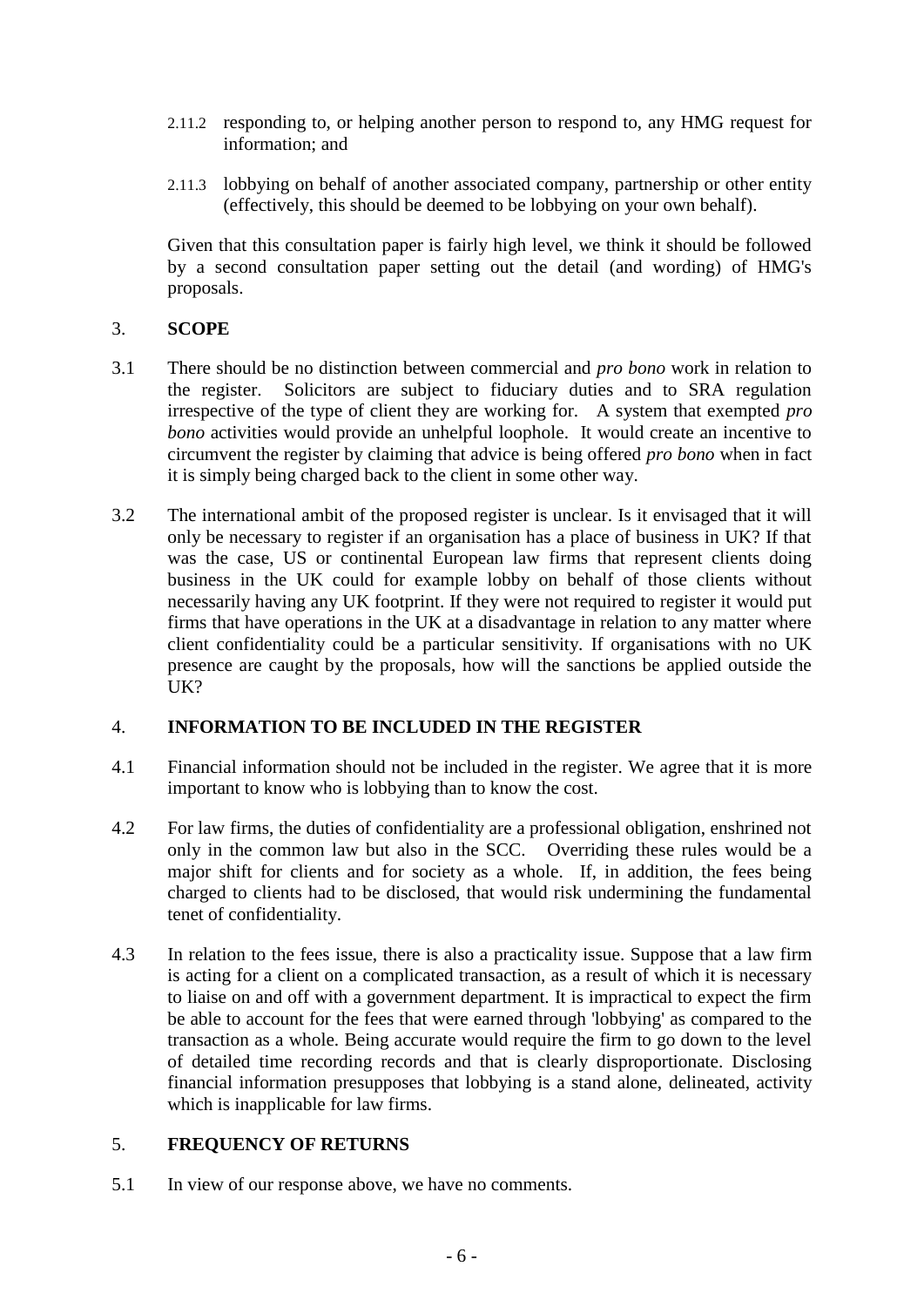## 6. **FUNDING**

6.1 Lawyers are subjected to a strict regulatory regime and contribute to the funding of the Solicitors Regulation Authority (SRA). Little purpose would be served in providing further overlapping regulatory regimes. Therefore, if lawyers are included in the Statutory Register of Lobbyists the SRA should be responsible for managing the registration of lawyers.

## 7. **SANCTIONS**

- 7.1 In view of our answer above, any sanctions against lawyers should be applied by the SRA. It would not be appropriate for another organisation specific to the new register to become involved in the regulation of the legal profession.
- 7.2 For legal professionals registered with the Law Society, there are already a number of sanctions and penalties in place for unethical or illegal behaviour. As such, any complaint against lawyers should be referred to the appropriate complaints-handling organisation, such as the SRA or Legal Ombudsman.
- 7.3 Any system of penalties or sanctions must follow due process and include a robust appeals procedure.
- 7.4 In addition, we do not think that there should be criminal sanctions (with all the reporting and other issues this might pose under the Proceeds of Crime Act 2007) for a mischief which essentially relates to not making it clear who you are lobbying for but which does not prohibit the underlying activity itself. We think that this would be disproportionate.

### 8. **THE REGISTER'S OPERATOR**

8.1 For law firms undertaking activities that fall within the register, it should be the SRA that is responsible for the register. As noted above, it would not be appropriate for another organisation specific to the new register to become involved in the regulation of the legal profession. In addition, the SRA would have a better understanding of how law firms operate.

### 9. **FINAL COMMENTS**

- 9.1 City law firms employ lawyers from around the European Union and not just those who are UK qualified.
- 9.2 In the event that non-UK lawyers or organisations wish to register, the register must comply with the relevant provisions of the EU Services Directive.
- 12 April 2012

### © CITY OF LONDON LAW SOCIETY 2012

All rights reserved. This paper has been prepared as part of a consultation process. Its contents should not be taken as legal advice in relation to a particular situation or transaction.